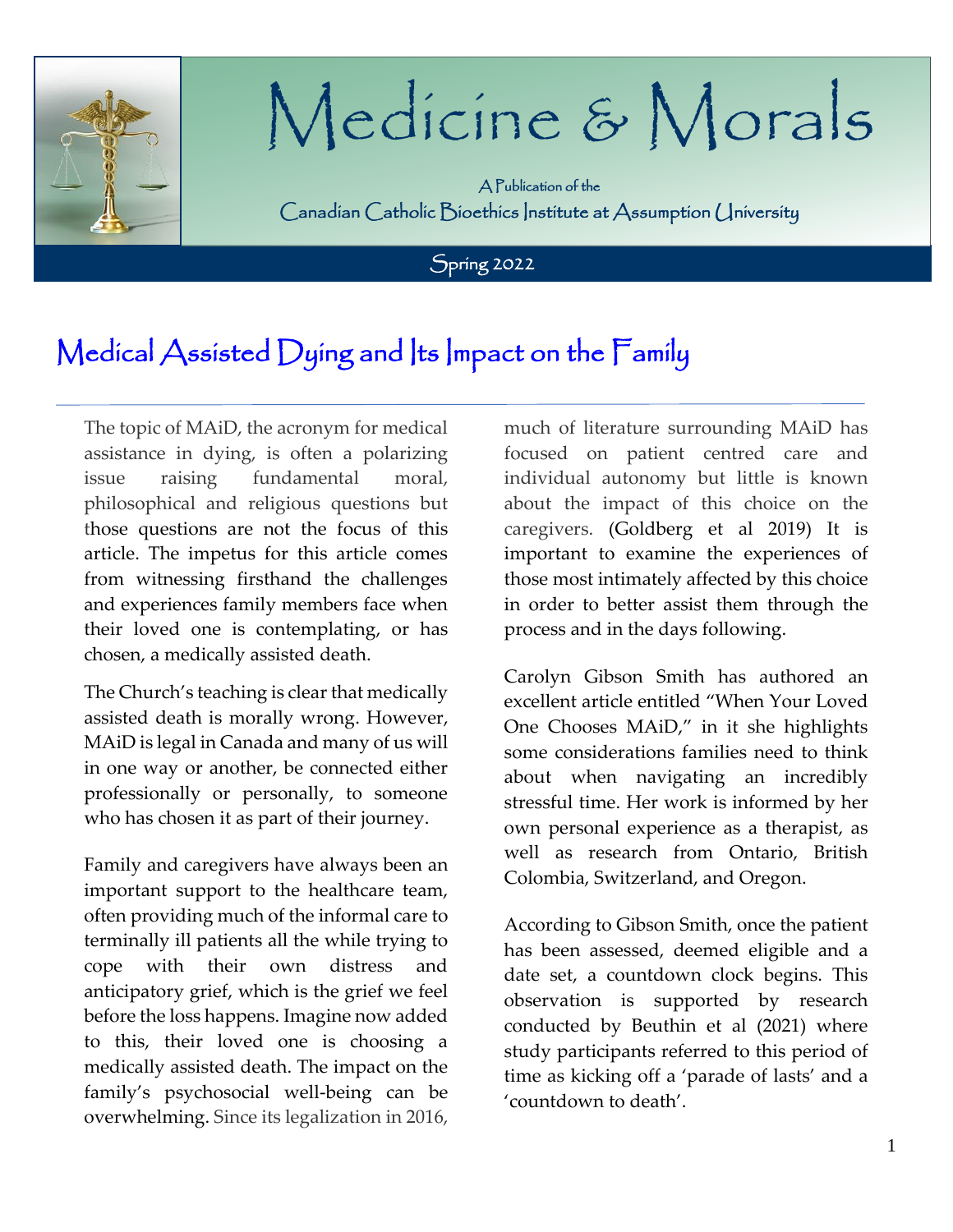For loved ones, there is a heightened level of anticipatory grief. Some family members may become overwhelmed and go into 'robot-mode,' unable to manage the grief at this time (Beuthin et al). Others are able to manage their grief by putting their energy into creating meaningful moments, rituals, and ceremonies which bring loved ones together. Self-care is crucial at this phase and setting aside time to deal with the anticipatory grief will allow families to find balance in this process.



Gibson Smith also notes that in certain instances the MAiD process is really a race against the clock in order to avoid the possibility of the patient losing capacity to consent to the intervention. This limited period can rob families of those natural bedside vigil moments. She recommends slowing the process down as much as possible within the legal constraints in order to create ceremonial replacements that are often lost in the swiftness of MAiD deaths. Creating meaningful opportunities is critical to healthy grieving; sharing stories, asking for and receiving forgiveness, or communicating our love help integrate the enormity of the loss that is coming.

Compared to a traditional death, the most unusual aspect of a medically assisted death is that it "presses 'play' on your grief process."(Gibson Smith). It "brings the reality of pending death to life." (Beuthin et al 2021) .

Unlike in the Netherlands, where family opinion is considered in the decision to initiate medically assisted death (Goldberg et al. 2019) the person choosing MAiD in Canada, does not need permission or acceptance from family and friends. In fact, a person may choose not to tell their family at all. Currently there are no guidelines in place on how and when to inform friends and family of an assisted death. (Gibson Smith)

Once initiated the person determines who will be their support through the process. Family members may be involved and often someone is chosen to help facilitate the process. In other instances, the person's privacy is guarded, particularly if they feel their choice will create conflict with family members who may not agree.

Since there is no guarantee all family members will agree with the choice of a MAiD death, Gibson Smith recommends a period of family mediation or reconciliation in order to avoid long lasting animosity between family members either before or after the death. Engaging a neutral person or outside professional such as a spiritual care practitioner, social worker, or clergy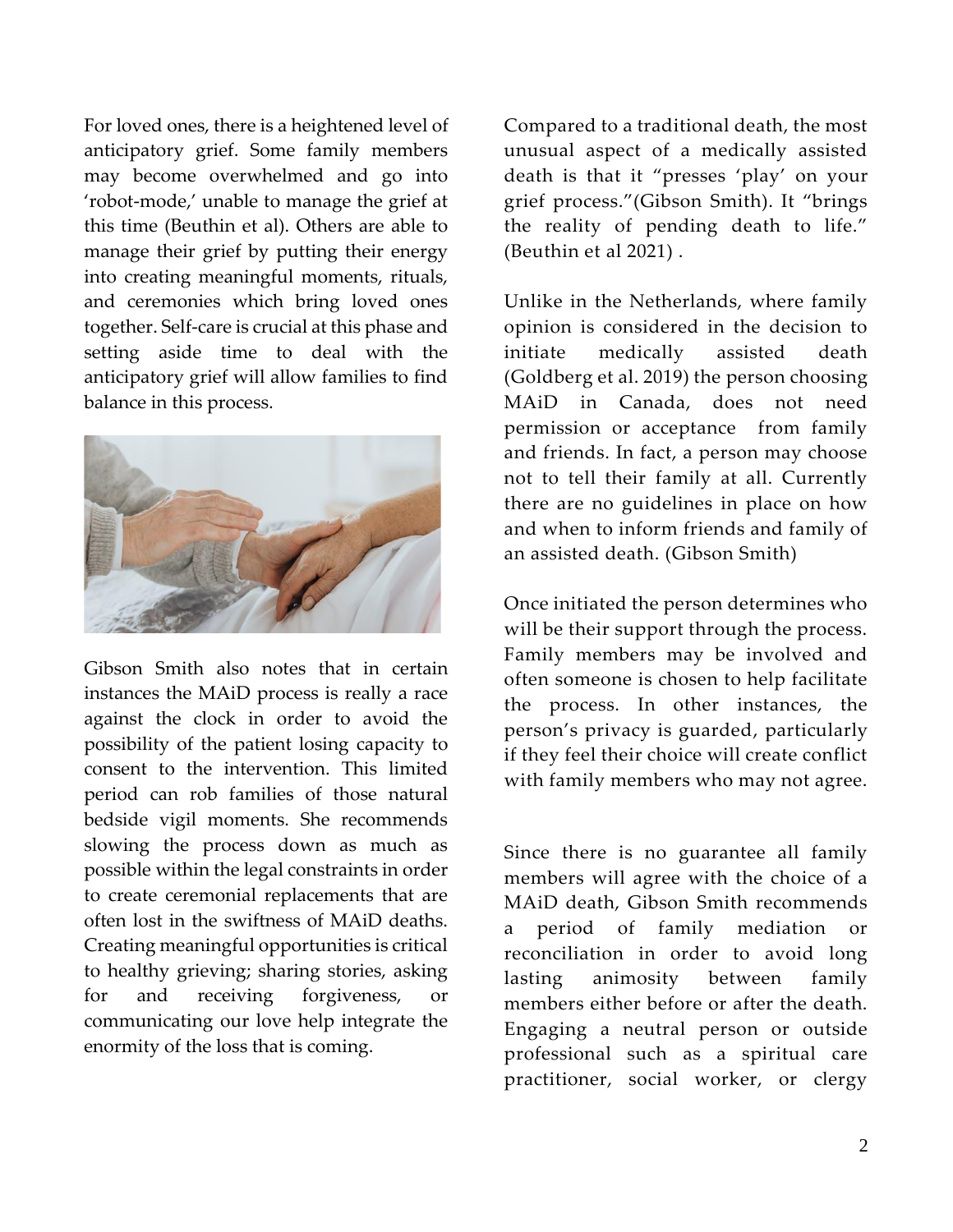member to facilitate the conversation can be helpful.

Studies by Srinivasan (2018) and others have found that "disagreement with a loved one's decision for an assisted death may bring about more distress in the grieving process, compared to agreement with a loved one's decision". In addition to disagreeing with the decision, a delay in informing friends and family of an impending MAiD death can also result in caregivers feeling angry and resentful, in addition to coping with their grief. In such instances the grieving person may particularly benefit from bereavement therapy. (Gibson Smith)



"You cannot stop the birds of sorrow from flying over your head, but you can stop them nesting in your hair." Eva Ibbotson

Because MAiD is a recently legalized process, there are no longitudinal studies available to shed light on whether grief experienced by families is better or worse with a MAiD death. However, Gibson Smith does observe "that those who felt shame about or betrayal around the choice of a MAiD death struggle more than those who felt supportive and aligned." For families who are uncomfortable with sharing how their loved one died, grief can become an isolating experience, depriving them of the community of support and leaving them feeling as though they cannot share the experience for fear of being judged.

Although there is considerable literature on grief and bereavement in general, there is little exploring the grief families experience with a medically assisted death. Without a place to voice their grief many are left alone and without community support.

It can be challenging to find support, and many are unsure how to connect with others who have lived the same experience. When choosing a bereavement counsellor, families should ask about the counsellor's comfort with supporting loved ones who have navigated this experience. Similarly, if joining a group explore how the facilitator manages the question of assisted death before deciding to join.



An excellent resource is a non-profit group called BridgeC-14. This organization recognizes the lack of community and social support is a growing concern. Their mission is to provide a network of peer-to-peer connections and community supports through all stages of MAiD, for individuals choosing MAiD and for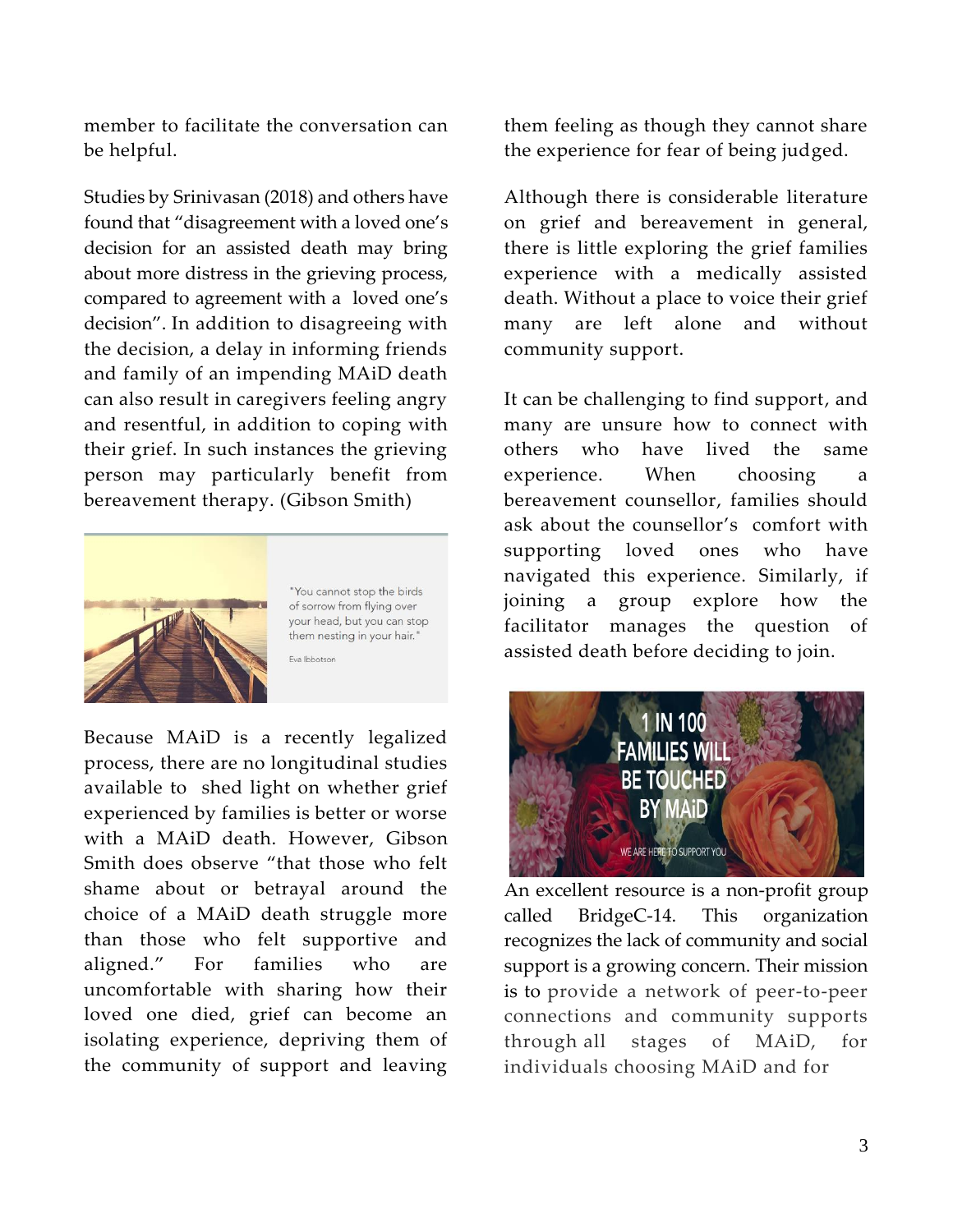those supporting them through the journey.

# BRIDGE C-14

Bridge C-14 is creating a community where no one touched by MAiD will feel alone or unsupported. They provide a compassionate and safe place for individuals to share their lived experience and to build meaningful connections with others who have navigated the MAiD experience. They offer grief support in a number of ways – online, by phone, through grief groups, Facebook groups, and one-toone support, just to name but a few. For those interested you can find more information about Bridge C-14 at :

<https://www.bridgec14.org/>

#### References and Resources

Beuthin, R., Bruce, A., Thompson, M., Andersen, A. E., & Lundy, S. (2021). Experiences of grief-bereavement after a medically assisted death in Canada: Bringing death to life. *Death Studies*, 1-10.

Gamondi, C., Pott, M., Preston, N., & Payne, S. (2018). Family caregivers' reflections on experiences of assisted suicide in Switzerland: a qualitative interview study. *Journal of Pain and Symptom Management*, *55*(4), 1085-1094. Goldberg R, Nissim R, An E. (2019) Impact of medical assistance in dying (MAiD) on family caregivers BMJ Supportive & Palliative Care Published Online First: 01 March 2019. doi: 10.1136/bmjspcare-2018- 001686

DeBono, C. Faith Based Care and medical assistance in dying. (2017) [https://policyoptions.irpp.org/magazines](https://policyoptions.irpp.org/magazines/december-2017/faith-based-care-and-medical-assistance-in-dying/) [/december-2017/faith-based-care-and](https://policyoptions.irpp.org/magazines/december-2017/faith-based-care-and-medical-assistance-in-dying/)[medical-assistance-in-dying/](https://policyoptions.irpp.org/magazines/december-2017/faith-based-care-and-medical-assistance-in-dying/)

Srinivasan, Grief and MAiD: Lessons Learned from Oregon.( 2018) Virtualhospice.ca/en\_US/Main+Site+Naviga tion/Home/For+Professionals/For+Professio nals/The+Exchange/Current/Grief+and+MA iD\_+Lessons+Learned+from+Oregon.aspx

When Your Loved One Chooses MAiD: Considerations for you, your family and friends by [Carolyn Gibson Smith](http://carolyngibsonsmith.com/) is licensed under a [Creative Commons](http://creativecommons.org/licenses/by-nc/4.0/)  [Attribution-NonCommercial 4.0](http://creativecommons.org/licenses/by-nc/4.0/)  [International License.](http://creativecommons.org/licenses/by-nc/4.0/) Based on a work at: [https://www.carolyngibsonsmith.com/wr](https://www.carolyngibsonsmith.com/writing-and%20resources/2021/9/18/vlymj01yqgvgz4iuf0hxxpgiyue8r1) [iting-and](https://www.carolyngibsonsmith.com/writing-and%20resources/2021/9/18/vlymj01yqgvgz4iuf0hxxpgiyue8r1) 

[resources/2021/9/18/vlymj01yqgvgz4iuf0](https://www.carolyngibsonsmith.com/writing-and%20resources/2021/9/18/vlymj01yqgvgz4iuf0hxxpgiyue8r1) [hxxpgiyue8r1.](https://www.carolyngibsonsmith.com/writing-and%20resources/2021/9/18/vlymj01yqgvgz4iuf0hxxpgiyue8r1)

■ *Maria Giannotti is the clinical ethics consultant for the Canadian Catholic Bioethics Institute as well as a Spiritual Care Practitioner in Palliative Care.*